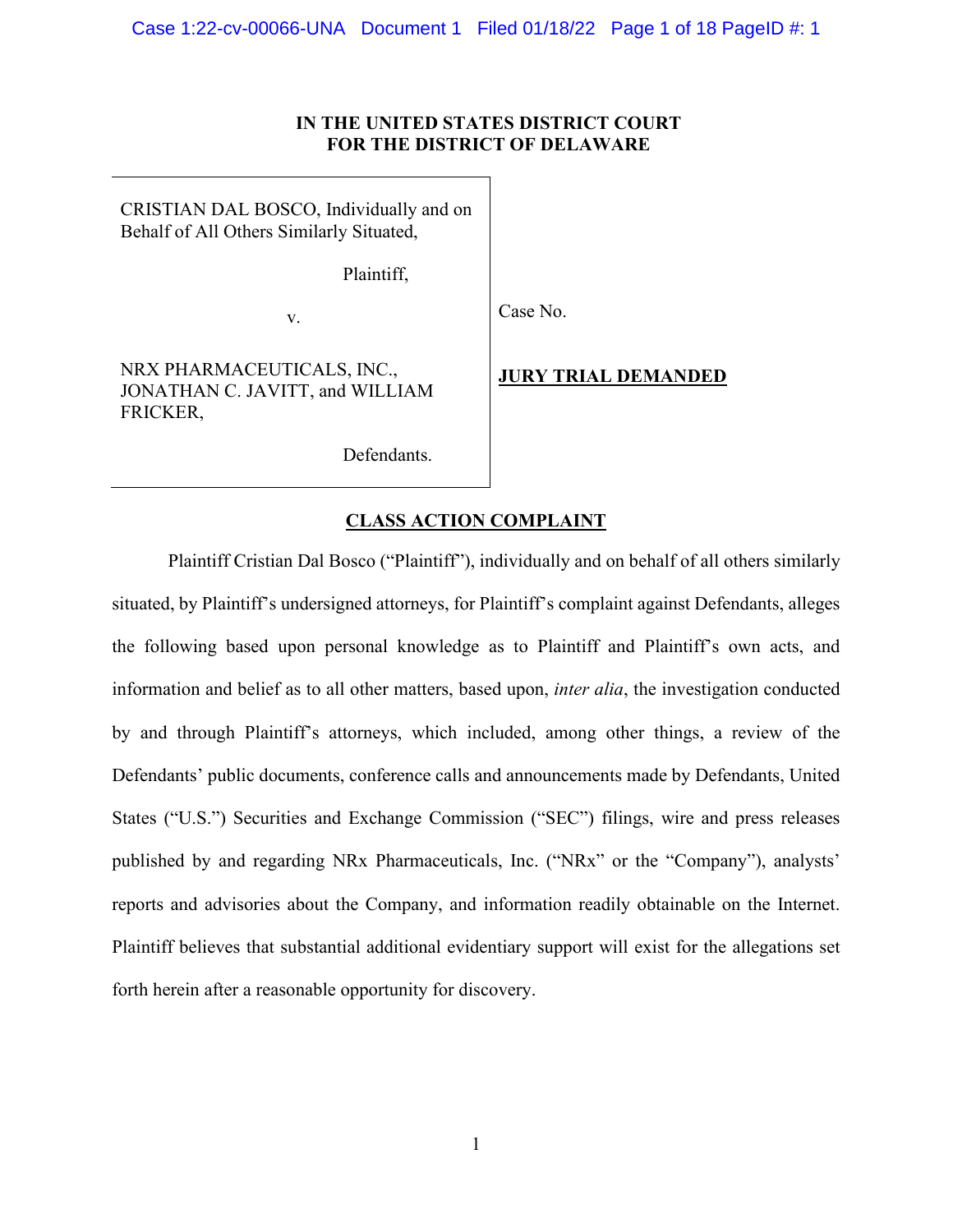#### **NATURE OF THE ACTION**

1. This is a federal securities class action on behalf of a class consisting of all persons and entities other than Defendants that purchased or otherwise acquired NRx securities between June 1, 2021 and November 4, 2021, both dates inclusive (the "Class Period"), seeking to recover damages caused by Defendants' violations of the federal securities laws and to pursue remedies under Sections 10(b) and 20(a) of the Securities Exchange Act of 1934 (the "Exchange Act") and Rule 10b-5 promulgated thereunder, against the Company and certain of its top officials.

2. NRx is a clinical-stage small molecule pharmaceutical company that develops various therapeutics for the treatment of central nervous system disorders and life-threatening pulmonary diseases. The Company's products include, among others, ZYESAMI, an investigational pre-commercial drug for COVID-19 related respiratory failure.

3. In June 2021, NRx announced that it filed an application with U.S. Food and Drug Administration ("FDA") requesting Emergency Use Authorization ("EUA") for ZYESAMI (Aviptadil-acetate) to treat critically ill COVID-19 patients suffering with respiratory failure (the "ZYESAMI EUA Application").

4. Throughout the Class Period, Defendants made materially false and misleading statements regarding the Company's business, operations, and compliance policies. Specifically, Defendants made false and/or misleading statements and/or failed to disclose that: (i) the ZYESAMI EUA Application contained insufficient data regarding the potential benefits and risks of ZYESAMI; (ii) accordingly, the FDA was unlikely to approve the ZYESAMI EUA Application in its present form; and (iii) as a result, the Company's public statements were materially false and misleading at all relevant times.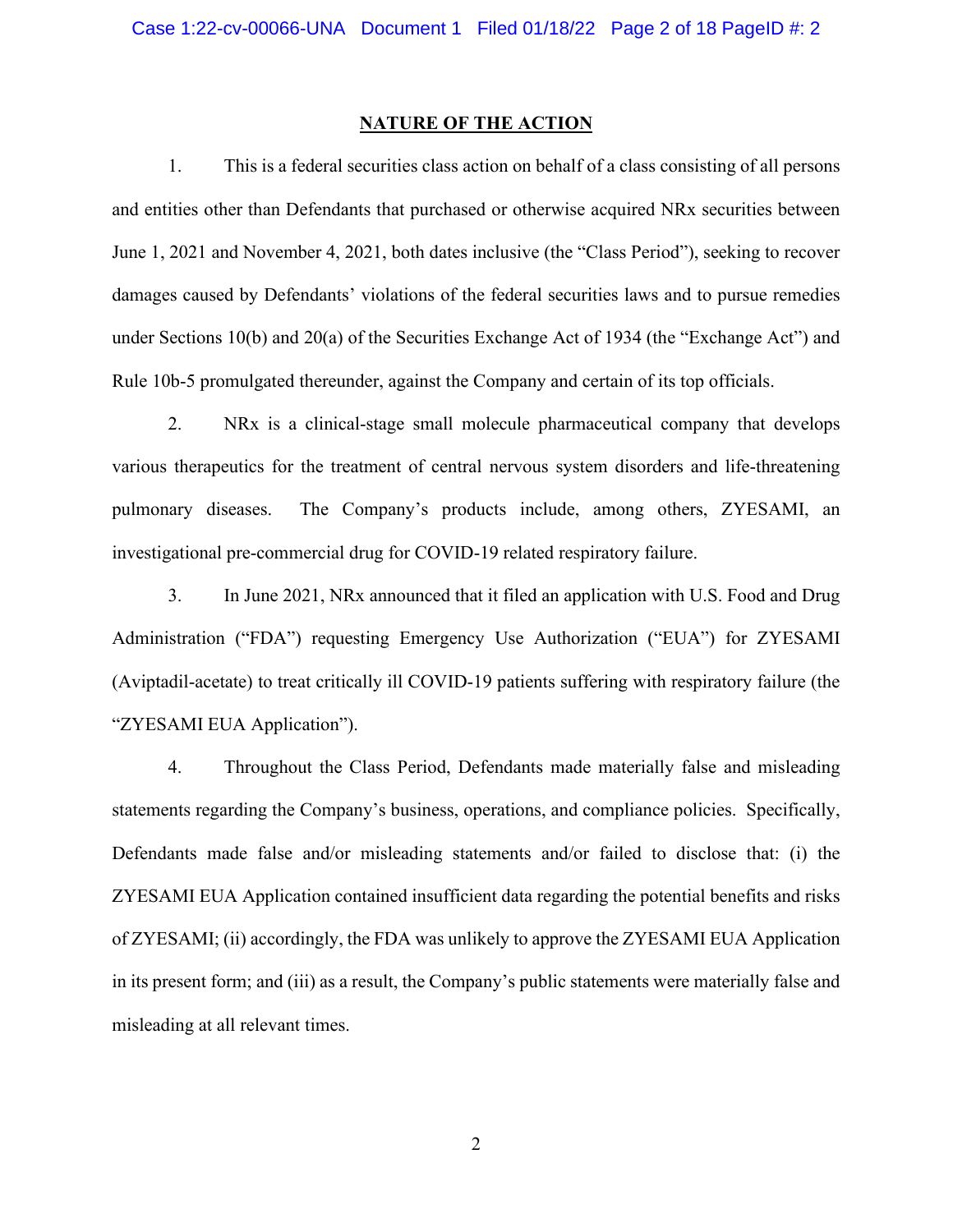#### Case 1:22-cv-00066-UNA Document 1 Filed 01/18/22 Page 3 of 18 PageID #: 3

5. On November 4, 2021, NRx issued a press release "announc[ing] that the [FDA] has declined to issue an [EUA] for ZYESAMI<sup>®</sup> (aviptadil). The FDA stated that it was unable to issue the EUA at this time due to insufficient data regarding the known and potential benefits of the medicine and the known and potential risks of ZYESAMI in patients suffering from Critical COVID-19 with respiratory failure."

6. On this news, NRx's stock price fell \$2.27 per share, or 25.45%, to close at \$6.65 per share on November 5, 2021.

7. As a result of Defendants' wrongful acts and omissions, and the precipitous decline in the market value of the Company's securities, Plaintiff and other Class members have suffered significant losses and damages.

#### **JURISDICTION AND VENUE**

8. The claims asserted herein arise under and pursuant to Sections 10(b) and 20(a) of the Exchange Act (15 U.S.C. §§ 78j(b) and 78t(a)) and Rule 10b-5 promulgated thereunder by the SEC (17 C.F.R. § 240.10b-5).

9. This Court has jurisdiction over the subject matter of this action pursuant to 28 U.S.C. § 1331 and Section 27 of the Exchange Act.

10. Venue is proper in this Judicial District pursuant to Section 27 of the Exchange Act (15 U.S.C. § 78aa) and 28 U.S.C. § 1391(b). NRx is headquartered in this Judicial District, Defendants conduct business in this Judicial District, and a significant portion of Defendants' actions took place within this Judicial District.

11. In connection with the acts alleged in this complaint, Defendants, directly or indirectly, used the means and instrumentalities of interstate commerce, including, but not limited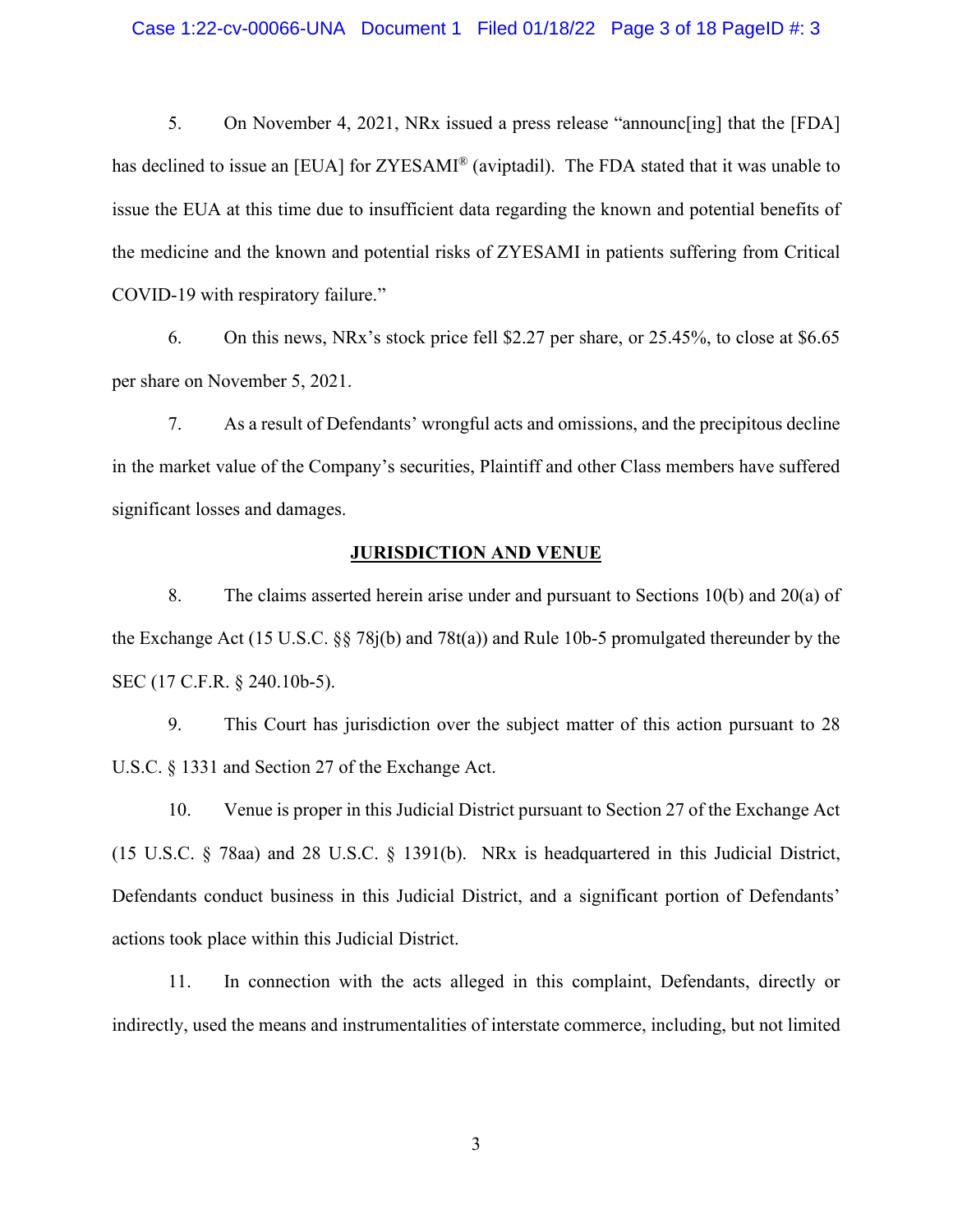#### Case 1:22-cv-00066-UNA Document 1 Filed 01/18/22 Page 4 of 18 PageID #: 4

to, the mails, interstate telephone communications, and the facilities of the national securities markets.

### **PARTIES**

12. Plaintiff, as set forth in the attached Certification, acquired NRx securities at artificially inflated prices during the Class Period and was damaged upon the revelation of the alleged corrective disclosures.

13. Defendant NRx is incorporated in Delaware with principal executive offices located at 1201 Orange Street, Suite 600, Wilmington, Delaware 19801. NRx's common stock and warrants trade in an efficient market on the Nasdaq Stock Market ("NASDAQ") under the trading symbols "NRXP" and "NRXPW", respectively.

14. Defendant Jonathan C. Javitt ("Javitt") has served as NRx's Chief Executive Officer at all relevant times.

15. Defendant William Fricker ("Fricker") has served as NRx's Chief Financial Officer at all relevant times.

16. Defendants Javitt and Fricker are sometimes referred to herein as the "Individual Defendants."

17. The Individual Defendants possessed the power and authority to control the contents of NRx's SEC filings, press releases, and other market communications. The Individual Defendants were provided with copies of NRx's SEC filings and press releases alleged herein to be misleading prior to or shortly after their issuance and had the ability and opportunity to prevent their issuance or to cause them to be corrected. Because of their positions with NRx, and their access to material information available to them but not to the public, the Individual Defendants knew that the adverse facts specified herein had not been disclosed to and were being concealed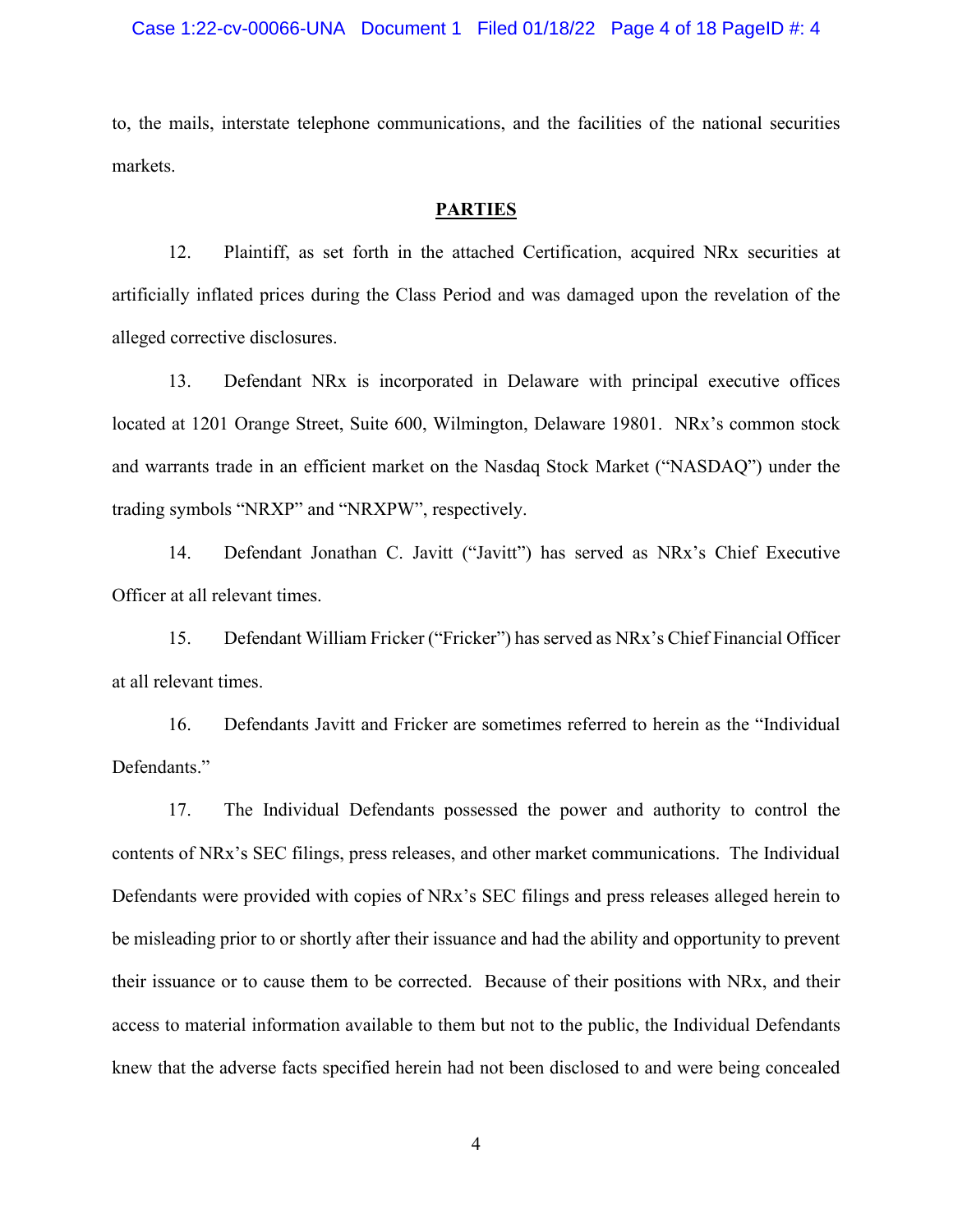#### Case 1:22-cv-00066-UNA Document 1 Filed 01/18/22 Page 5 of 18 PageID #: 5

from the public, and that the positive representations being made were then materially false and misleading. The Individual Defendants are liable for the false statements and omissions pleaded herein.

18. NRx and the Individual Defendants are collectively referred to herein as "Defendants."

### **SUBSTANTIVE ALLEGATIONS**

#### **Background**

19. NRx is a clinical-stage small molecule pharmaceutical company that develops various therapeutics for the treatment of central nervous system disorders and life-threatening pulmonary diseases. The Company's products include, among others, ZYESAMI, an investigational pre-commercial drug for COVID-19 related respiratory failure.

20. In June 2021, NRx announced that it filed an application with FDA requesting EUA for ZYESAMI (Aviptadil-acetate) to treat critically ill COVID-19 patients suffering with respiratory failure.

#### **Materially False and Misleading Statements Issued During the Class Period**

21. The Class Period begins on June 1, 2021, when NRx issued a pre-market press release announcing that it filed the ZYESAMI EUA Application with the FDA. The press release stated, in relevant part:

NRx [. . .] today announced it has filed an application with [FDA] requesting [EUA] for ZYESAMI™ (Aviptadil-acetate), to treat Critically Ill COVID-19 patients suffering with respiratory failure. Consistent with previously announced top-line data, the study identified a statistically significant increase in the likelihood that patients treated with ZYESAMI™ would be alive and free of respiratory failure at 60 days, compared to those treated with placebo, and identified a significantly shorter median hospital stay.[] The clinical study report filed with FDA further documents statistically significant advantages for ZYESAMI™ on all major secondary endpoints.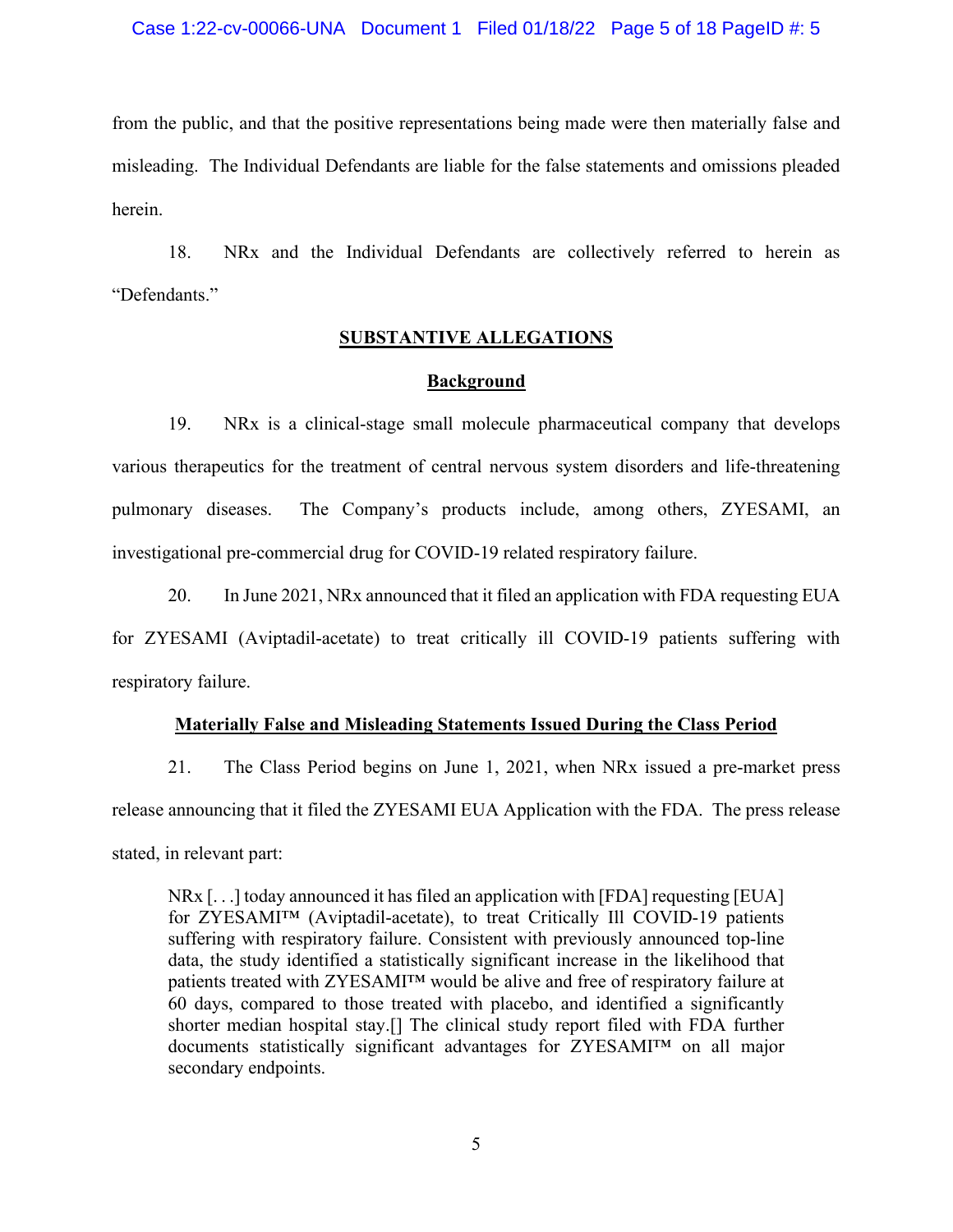"The patients enrolled in our study were in the ICU, having exhausted all approved treatments for COVID-19," said [Defendant Javitt]. "We look forward to working as quickly as possible with the FDA in hopes of providing critically ill patients with a new medicine that will increase their chances of recovery and survival, enabling them to leave the hospital and return to their families significantly sooner."

22. On June 15, 2021, NRx issued a press release announcing, among other updates,

that positive data from its ZYESAMI™ (Aviptadil) Expanded Access Protocol ("EAP") "are

Congruent with the Randomized Control Phase 2b/3 ZYESAMI™ (Aviptadil) Trial Data

Submitted to [FDA] in Support of [EUA]" and that the "EAP Data [is] to be Submitted to [the]

FDA in Support of [the] EUA Filing[.]"

23. On July 19, 2021, NRx issued a press release entitled, "NRx Pharmaceuticals

Presents Evidence ZYESAMI™ (aviptadil) Helps Prevent "Cytokine Storm" in Patients with

COVID-19." The press release stated, in relevant part:

The presentation identifies a statistically significant effect of ZYESAMI™ (aviptadil) in preventing the sharp rise in cytokines, commonly associated with mortality in patients with COVID-19. In the recently-completed phase 2b/3 trial, patients treated with placebo experienced a statistically significant elevation in interleukin 6 (IL-6) cytokine levels, whereas those treated with ZYESAMI™ had a minimal increase in IL-6. Change in cytokine level was a prespecified endpoint of the study.

The cytokine data were collected as part of the phase 2b/3 trial of ZYESAMI™ (aviptadil) compared to placebo, in critically ill patients with COVID-19

\*\*\*

respiratory failure. The effect was noted across a diverse set of patients, suffering different levels of COVID-19 severity and treated in both tertiary care and community hospitals.

NRx has submitted these findings to the US Food and Drug Administration (FDA) as a supplement to its pending application for Emergency Use Authorization, (EUA) and is submitting a biomarker letter of intent to the FDA as part of its biomarker program, authorized under the 21st Century Cures Act.

"At a time when hospital admissions for COVID are rising worldwide, these placebo-controlled biomarker data suggest that aviptadil may play a critical role in preventing the sudden elevation of cytokines that is associated with mortality," said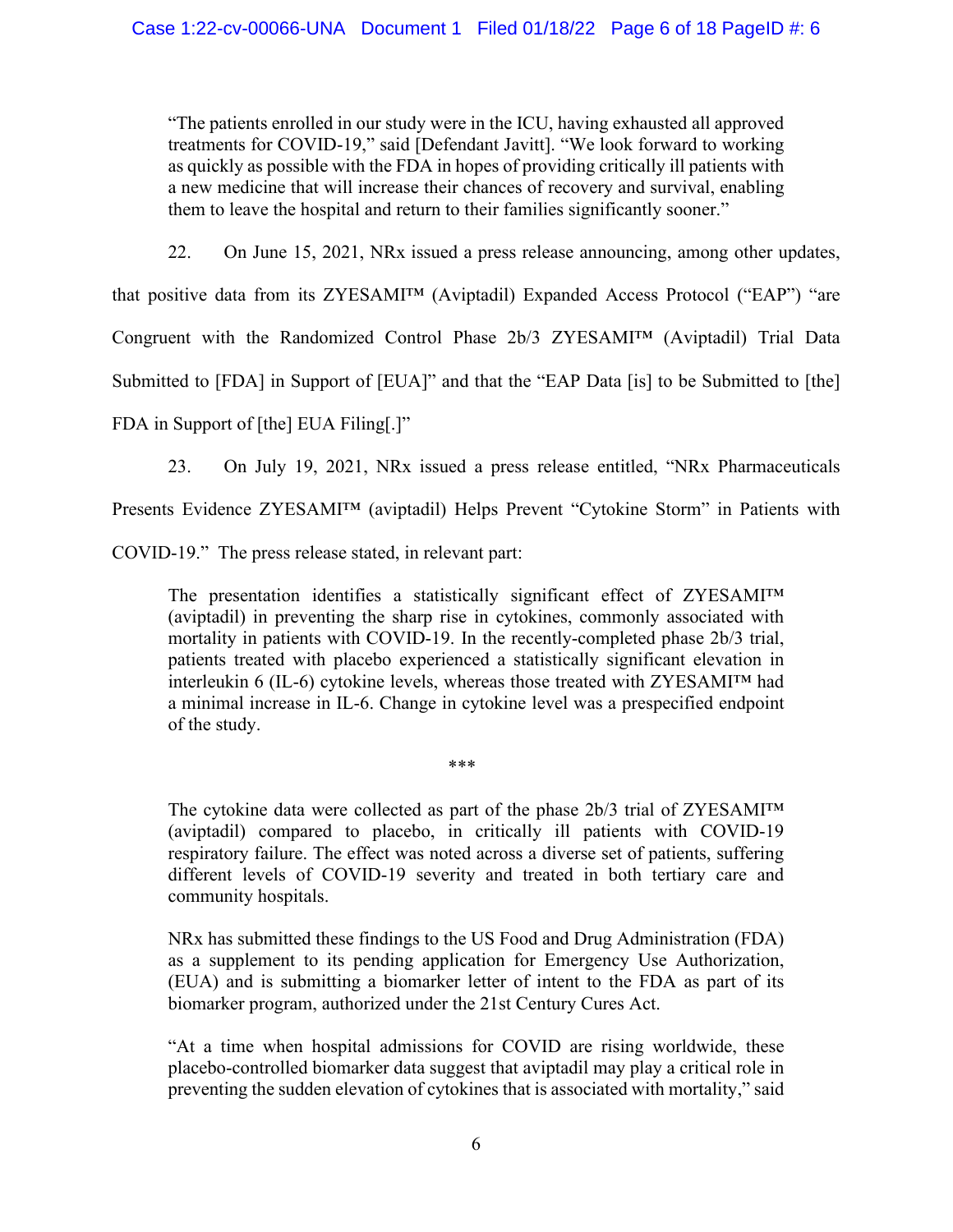[Defendant Javitt.] "This linkage between the clinical effect of aviptadil on survival and recovery and a measurable biologic change in cytokine levels provides a basis for seeking a biomarker-based regulatory path as envisioned by the 21st Century Cures Act. The lethal impact of "cytokine storm" is associated with mortality in a variety of lethal conditions including Acute Respiratory Distress Syndrome, a common cause of death in sepsis, and amniotic fluid embolus, a primary cause of maternal death during pregnancy."

NRx continues to respond to FDA information requests for additional data in support of the currently pending EUA application for ZYESAMI™ in treating critically-ill patients with COVID-19.

24. On July 22, 2021, NRx issued a press release entitled, "NRx Pharmaceuticals

Announces First Successful Commercial Formulation for ZYESAMI™ (aviptadil), Enabling

Volume Manufacture, Shipping, and Stockpiling of COVID-19 Medication Subject to Regulatory

Approval." The press release stated, in relevant part:

NRx [. . .] announced today it has validated the first commercial formulation of ZYESAMI™ (aviptadil) for intravenous use, allowing for high volume manufacture, with an anticipated one year or greater stability, under appropriate storage conditions. Simultaneously, NRx has achieved a 30-to-50-fold increase in its manufactured lot size of aviptadil, with a concurrent 90% reduction in the cost of its peptide supply. These two developments position NRx to potentially deliver millions of doses of ZYESAMI™ as potential regulatory approvals are obtained in various regions worldwide.

"When we began developing aviptadil for treatment of COVID-19, we discovered that the original RLF-100 formulation and manufacturing method had only a few weeks of stability, leaving hospitals unable to stock the investigational medicine in pharmacies, and leaving aviptadil out of consideration for national strategic stockpiles. Moreover, the high cost of peptide and an inability to manufacture more than 100 grams a month limited the commercial utility of aviptadil," said [Defendant Javitt]. "We have now turned the corner and can produce both the aviptadil peptide and finished medicine in million dose quantities. We have also developed and validated the first modern chromatography assays required to ensure the purity and stability of the drug product. The new formulation method and highspeed manufacturing process adapts to the fragile nature of vasoactive intestinal peptide."

\*\*\*

The successful new formulation and manufacturing scaleup of ZYESAMI™ allows NRx to relaunch its Expanded Access and Right to Try programs as it continues to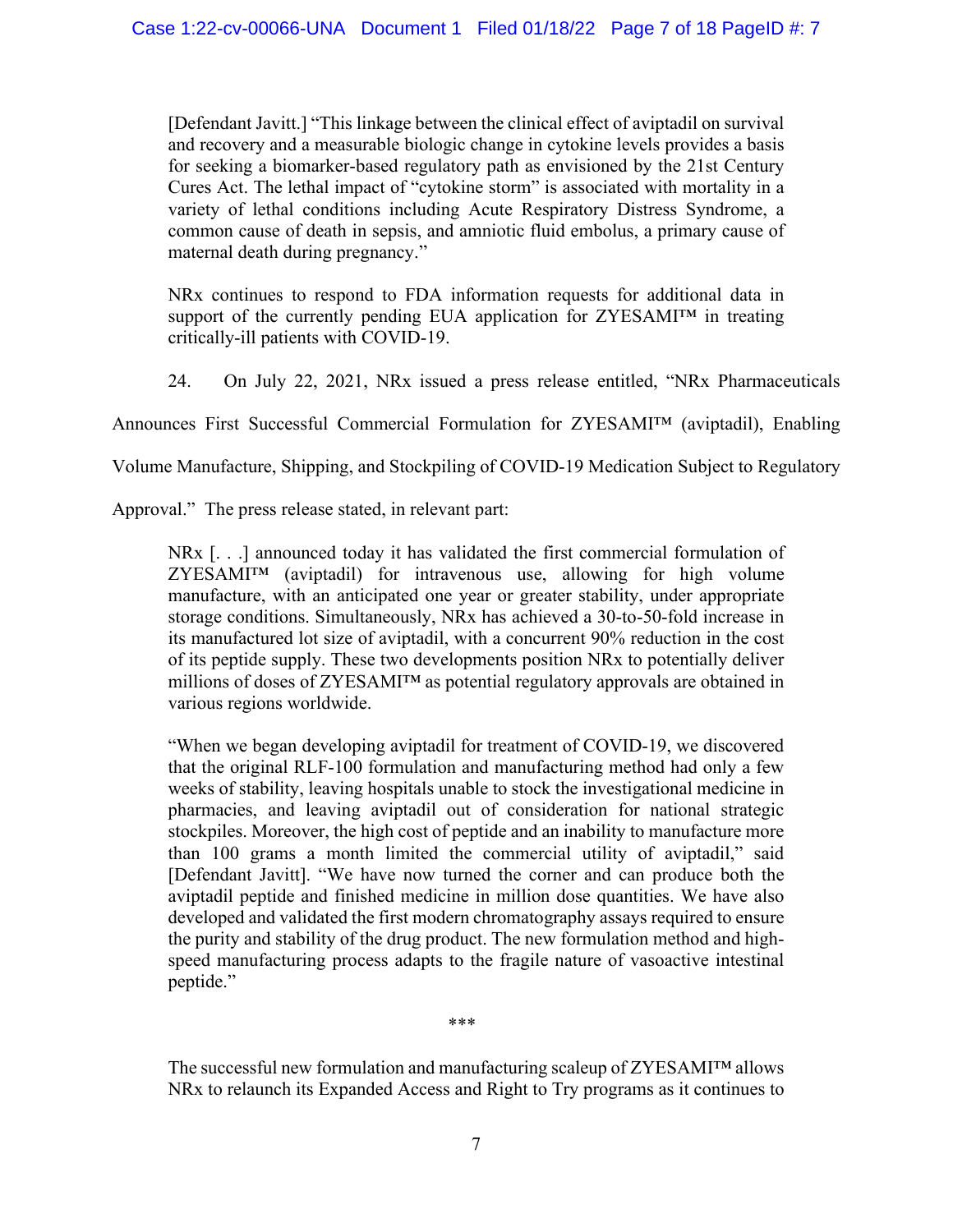seek Emergency Use Authorization in the United States. These programs are designed to afford patients at highest risk of death from COVID-19, and who have no other therapeutic options, the ability to access ZYESAMI™ on an investigational basis.

25. On August 16, 2021, NRx issued a press release announcing a second quarter 2021

financial update. That press release quoted Defendant Javitt, who stated, in relevant part, that

"[w]e have continued to make substantial progress as a company with the filing of an EUA request

for ZYESAMI in the US on May 31st."

26. On August 17, 2021, NRx hosted an earnings call with investors and analysts to

discuss the Company's Q2 2021 results (the "Q2 2021 Earnings Call"). During the scripted portion

of the Q2 2021 Earnings Call, Defendant Javitt stated, in relevant part:

Given the urgency in finding new therapeutic options for the treatment of severe COVID-19, we have rapidly moved ZYESAMI for a robust clinical development plan consisting of one recently completed and three ongoing clinical trials. Data from a phase 2b/3 randomized controlled trial studying intravenous ZYESAMI in patients with critical COVID-19, has shown a statistically significant difference in the primary endpoint of patients being alive and free of respiratory failure at day 60. These are patients who started out in the ICU when controlling for baseline severity and also controlling for whether they were treated in a tertiary versus a regional hospital.

Without controlling for the site of care for the type of hospital, we were able to demonstrate a twofold increased odds of survival across all patients and all hospitals in the study at a statistically significant level. Moreover, the patients who received placebo demonstrated a tenfold increase in the level of IL-6 cytokine, that's the inflammatory cytokine that we discussed earlier by day seven, compared to only a twofold increase in IL-6 cytokine among those who are treated with ZYESAMI, irrespective of the site of care or the patient's baseline severity.

Those who suffered this cytokine storm, as is commonly known, were more likely to die from COVID in the ICU than those who did not suffer this cytokine storm. This, the EUA submission that's pending before the FDA suggests that a significant biological effect was seen across all patients, a significant effect on survival was seen across all patients without regard to site of care, and the end points of whether patients have both survived and recovered by day 60 requires controlling for whether patients were hospitalized in tertiary care or community hospitals. The data has been submitted for peer review publication.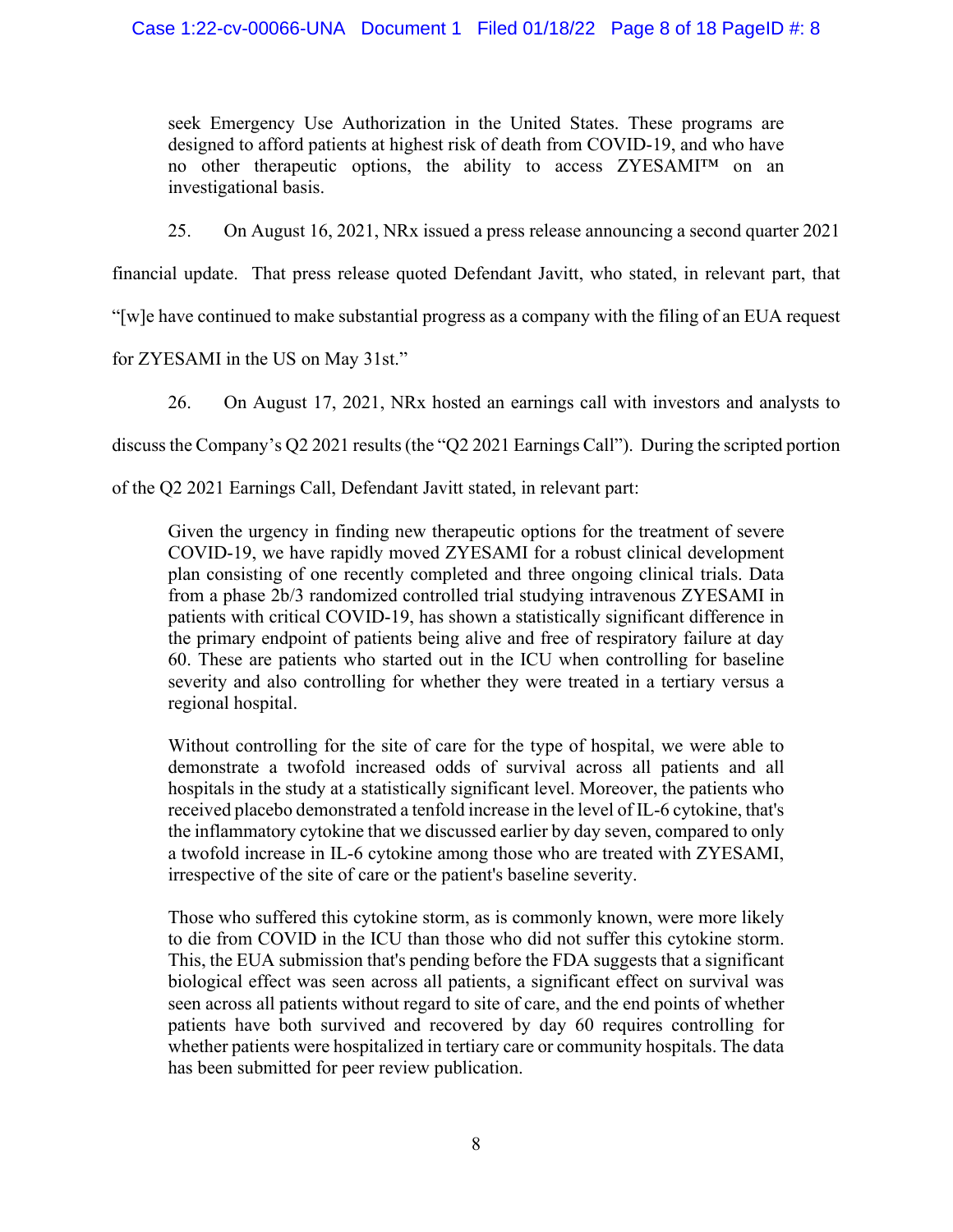The findings in tertiary care hospitals with ZYESAMI neared the six fold difference in mortality and recovery that was observed in a 45 patient administratively controlled open-label study at the Houston Methodist Hospital, one of the nation's Top 10 Tertiary Care Hospitals. Based on these encouraging trials, the National Institutes of Health selected ZYESAMI and it's ACTIV-3b Critical Care clinical trial, also called TESICO.

27. Further, when asked when the Company will "get EUA," Defenadnt Javitt

responded:

Well, as biotech investors know, the approval conversation with FDA, it's a dynamic scientific interaction. And we're far from the only company in this EUA dialogue with FDA. But we're encouraged that FDA asked its first questions of us within a few weeks of our EUA submission. We continue to engage with FDA in providing additional statistical analyses in order to support the review, given the limited therapeutic options that are available to patients with critical COVID-19, we remain firm in our belief that the results of our Phase 2b/3 study demonstrates clearer and significant -- statistically significant improvement in patient survival and warranted grants of emergency use.

28. The statements referenced in  $\P$  21-27 were materially false and misleading because

Defendants made false and/or misleading statements, as well as failed to disclose material adverse facts about the Company's business, operations, and compliance policies. Specifically, Defendants made false and/or misleading statements and/or failed to disclose that: (i) the ZYESAMI EUA Application contained insufficient data regarding the potential benefits and risks of ZYESAMI; (ii) accordingly, the FDA was unlikely to approve the ZYESAMI EUA Application in its present form; and (iii) as a result, the Company's public statements were materially false and misleading at all relevant times.

# **The Truth Emerges**

29. On November 4, 2021, NRx issued a press release "announc[ing] that the [FDA] has declined to issue an [EUA] for ZYESAMI<sup>®</sup> (aviptadil). The press release stated, in relevant part: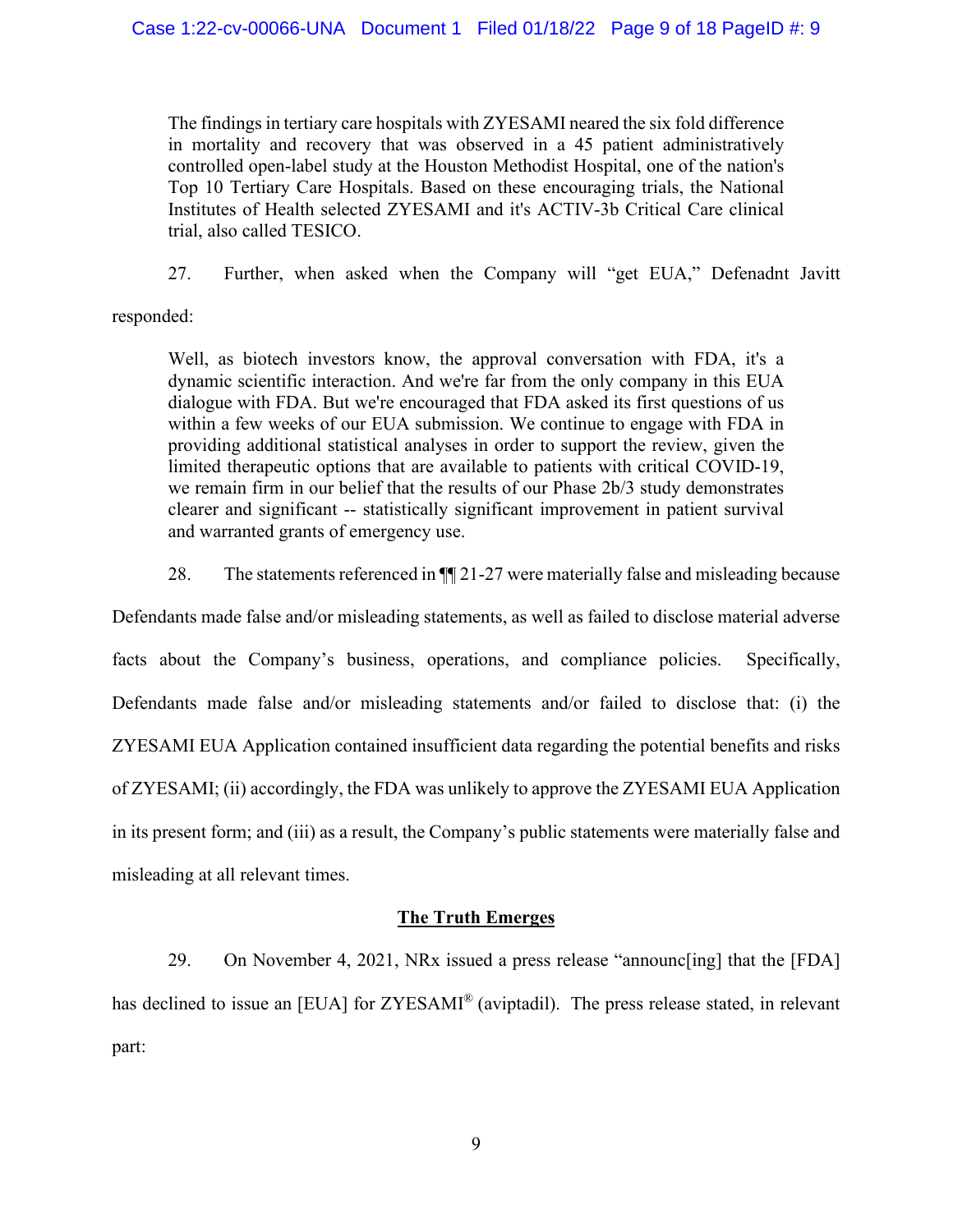The FDA stated that it was unable to issue the EUA at this time due to insufficient data regarding the known and potential benefits of the medicine and the known and potential risks of ZYESAMI in patients suffering from Critical COVID-19 with respiratory failure. In its letter, the FDA noted that so far, it has reviewed safety in only 131 randomized patients treated with ZYESAMI. NRx will attempt to coordinate a review by the FDA of the 150 or more additional patients already treated with ZYESAMI in the NIH ACTIV-3b trial. Last week, the study's Data Safety and Monitoring Board reviewed the ongoing NIH ACTIV-3b trial and found no new safety issues.

"Yesterday, more than 1,500 Americans and many more around the world died lonely deaths from COVID-19, isolated from their loved ones in ICUs despite widespread vaccination and currently-available approved treatments," said [Defendant Javitt.] "We believe that ZYESAMI has demonstrated a high degree of safety and a two-fold increase in the odds of surviving the ICU. Patients treated at the nation's top hospitals with ZYESAMI had a four-fold increase in odds of survival. We will work actively with the FDA to deliver the data it has requested so that we may offer those patients another chance at life, and have asked the FDA for a Type A meeting that will include the experience of physicians who have witnessed the effects of our medicine firsthand and the experience of patients who are alive today because they were given one last chance at life. In the meantime, we are actively engaged with regulators and potential partners on multiple continents to advance ZYESAMI towards regulatory approval. Now that we have completed the Chemical and Manufacturing Controls (CMC) required for traditional approval pathways, we will move towards filing for accelerated approval based on the unexpectedly strong biomarker results seen in our two clinical trials."

30. On this news, NRx's stock price fell \$2.27 per share, or 25.45%, to close at \$6.65

per share on November 5, 2021.

31. As a result of Defendants' wrongful acts and omissions, and the precipitous decline in the market value of the Company's securities, Plaintiff and other Class members have suffered significant losses and damages.

# **PLAINTIFF'S CLASS ACTION ALLEGATIONS**

32. Plaintiff brings this action as a class action pursuant to Federal Rule of Civil Procedure 23(a) and (b)(3) on behalf of a Class, consisting of all those who purchased or otherwise acquired NRx securities during the Class Period (the "Class"); and were damaged upon the revelation of the alleged corrective disclosures. Excluded from the Class are Defendants herein,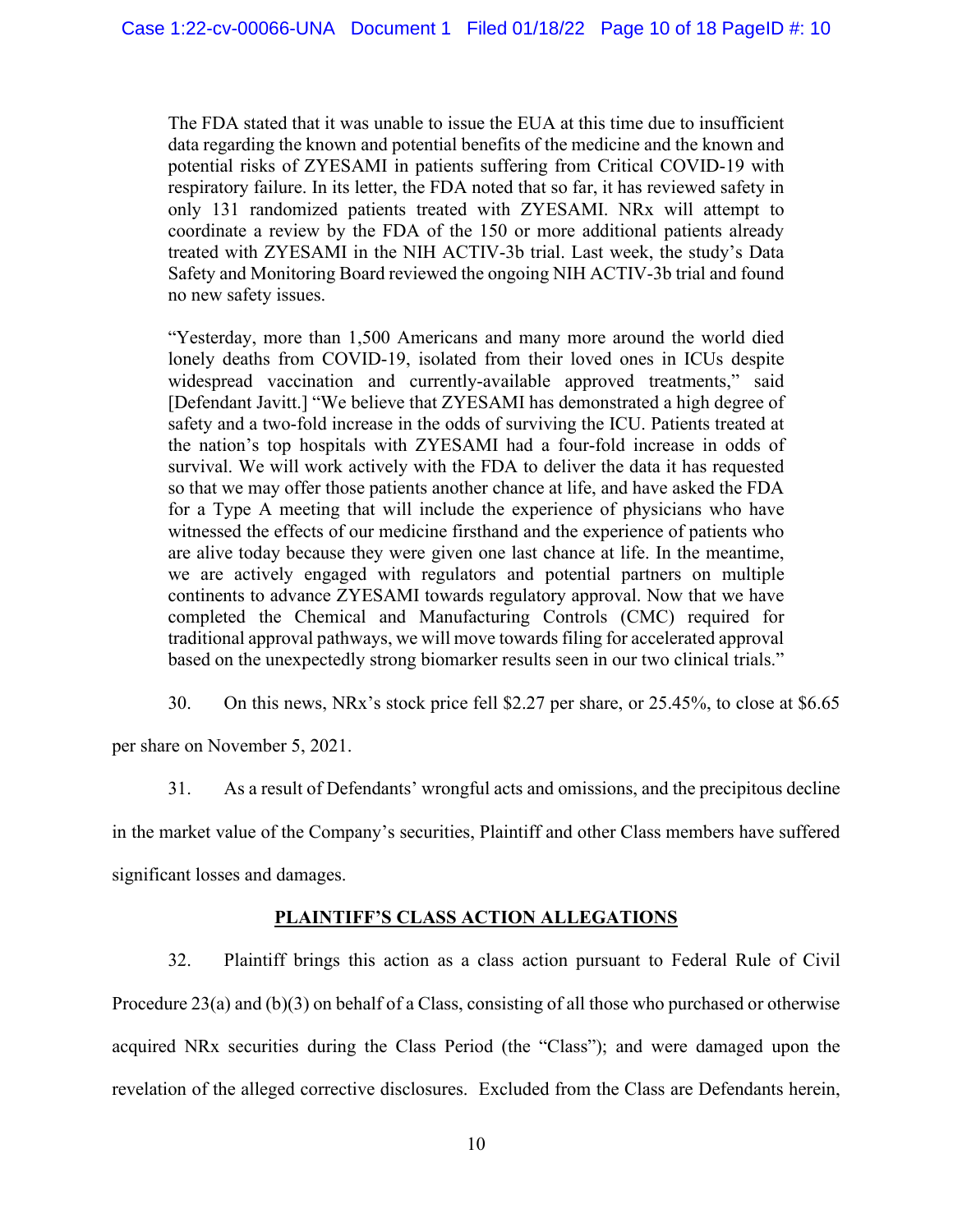#### Case 1:22-cv-00066-UNA Document 1 Filed 01/18/22 Page 11 of 18 PageID #: 11

the officers and directors of the Company, at all relevant times, members of their immediate families and their legal representatives, heirs, successors or assigns and any entity in which Defendants have or had a controlling interest.

33. The members of the Class are so numerous that joinder of all members is impracticable. Throughout the Class Period, NRx securities were actively traded on the NASDAQ. While the exact number of Class members is unknown to Plaintiff at this time and can be ascertained only through appropriate discovery, Plaintiff believes that there are hundreds or thousands of members in the proposed Class. Record owners and other members of the Class may be identified from records maintained by NRx or its transfer agent and may be notified of the pendency of this action by mail, using the form of notice similar to that customarily used in securities class actions.

34. Plaintiff's claims are typical of the claims of the members of the Class as all members of the Class are similarly affected by Defendants' wrongful conduct in violation of federal law that is complained of herein.

35. Plaintiff will fairly and adequately protect the interests of the members of the Class and has retained counsel competent and experienced in class and securities litigation. Plaintiff has no interests antagonistic to or in conflict with those of the Class.

36. Common questions of law and fact exist as to all members of the Class and predominate over any questions solely affecting individual members of the Class. Among the questions of law and fact common to the Class are:

- whether the federal securities laws were violated by Defendants' acts as alleged herein;
- whether statements made by Defendants to the investing public during the Class Period misrepresented material facts about the business, operations and management of NRx;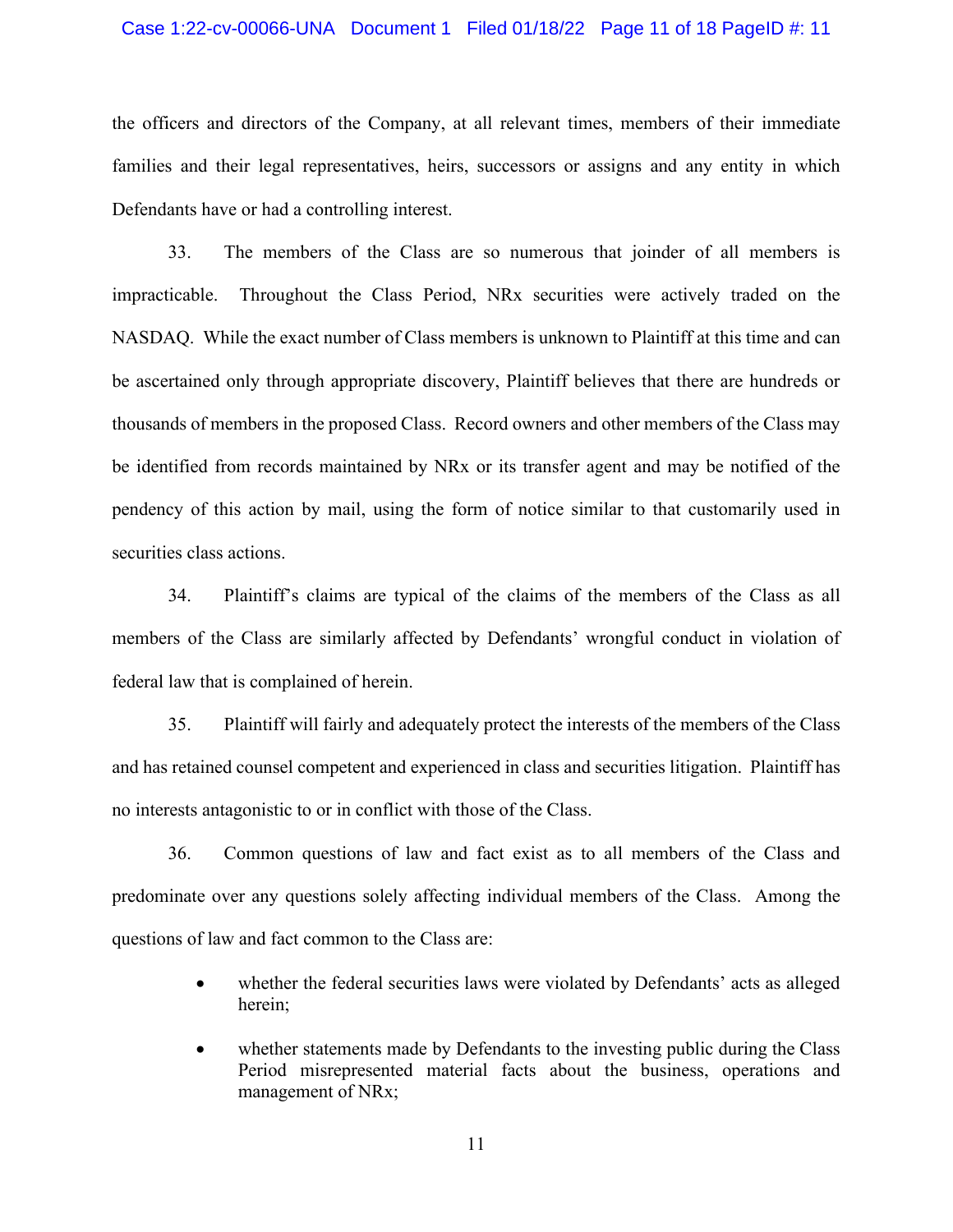- whether the Individual Defendants caused NRx to issue false and misleading financial statements during the Class Period;
- whether Defendants acted knowingly or recklessly in issuing false and misleading financial statements;
- whether the prices of NRx securities during the Class Period were artificially inflated because of the Defendants' conduct complained of herein; and
- whether the members of the Class have sustained damages and, if so, what is the proper measure of damages.

37. A class action is superior to all other available methods for the fair and efficient adjudication of this controversy since joinder of all members is impracticable. Furthermore, as the damages suffered by individual Class members may be relatively small, the expense and burden of individual litigation make it impossible for members of the Class to individually redress the wrongs done to them. There will be no difficulty in the management of this action as a class action.

38. Plaintiff will rely, in part, upon the presumption of reliance established by the fraudon-the-market doctrine in that:

- Defendants made public misrepresentations or failed to disclose material facts during the Class Period;
- the omissions and misrepresentations were material;
- NRx securities are traded in an efficient market;
- the Company's shares were liquid and traded with moderate to heavy volume during the Class Period;
- the Company traded on the NASDAQ and was covered by multiple analysts;
- the misrepresentations and omissions alleged would tend to induce a reasonable investor to misjudge the value of the Company's securities; and
- Plaintiff and members of the Class purchased, acquired and/or sold NRx securities between the time the Defendants failed to disclose or misrepresented material facts and the time the true facts were disclosed, without knowledge of the omitted or misrepresented facts.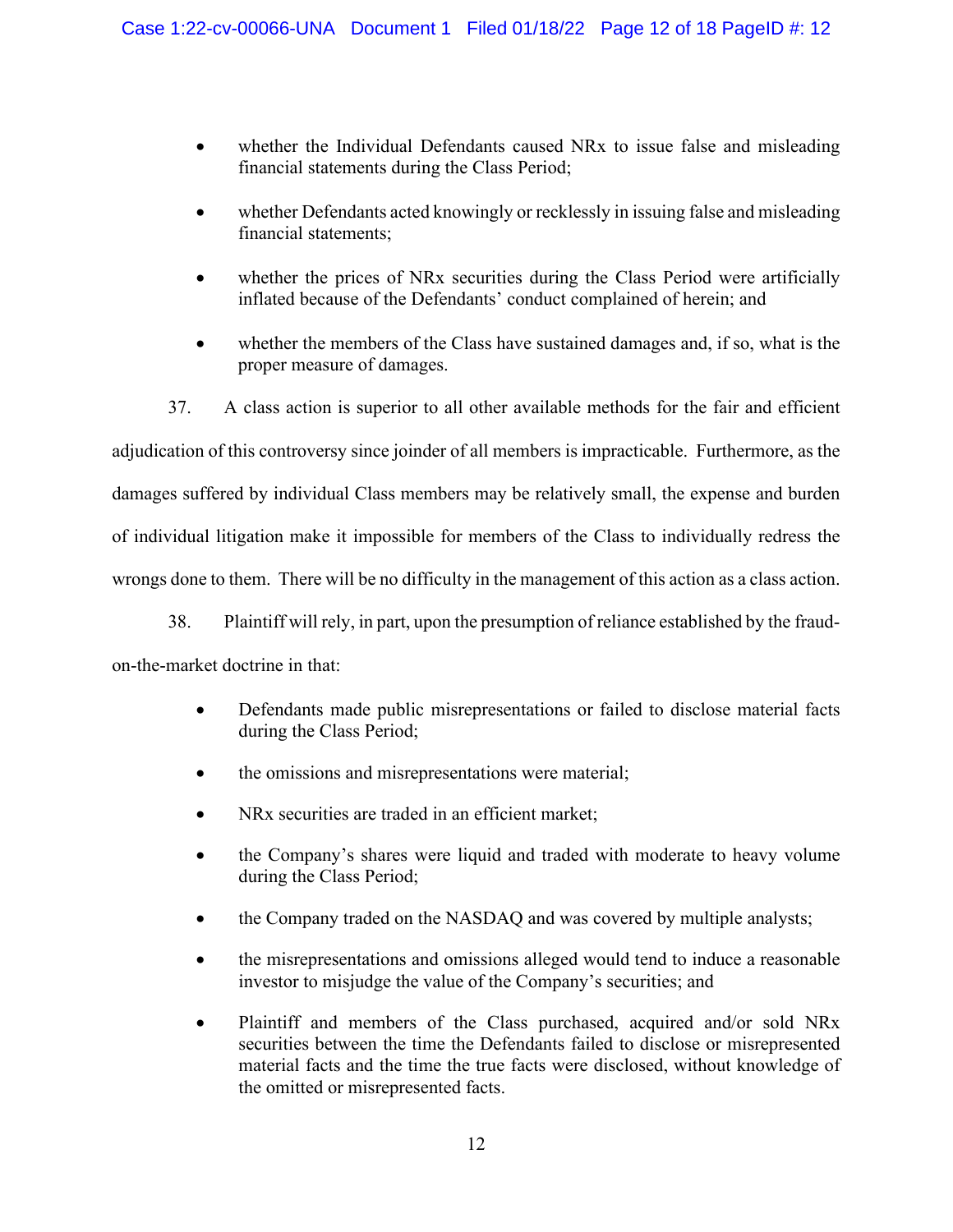#### Case 1:22-cv-00066-UNA Document 1 Filed 01/18/22 Page 13 of 18 PageID #: 13

39. Based upon the foregoing, Plaintiff and the members of the Class are entitled to a presumption of reliance upon the integrity of the market.

40. Alternatively, Plaintiff and the members of the Class are entitled to the presumption of reliance established by the Supreme Court in *Affiliated Ute Citizens of the State of Utah v. United States*, 406 U.S. 128, 92 S. Ct. 2430 (1972), as Defendants omitted material information in their Class Period statements in violation of a duty to disclose such information, as detailed above.

#### **COUNT I**

# **(Violations of Section 10(b) of the Exchange Act and Rule 10b-5 Promulgated Thereunder Against All Defendants)**

41. Plaintiff repeats and re-alleges each and every allegation contained above as if fully set forth herein.

42. This Count is asserted against Defendants and is based upon Section 10(b) of the Exchange Act, 15 U.S.C. § 78j(b), and Rule 10b-5 promulgated thereunder by the SEC.

43. During the Class Period, Defendants engaged in a plan, scheme, conspiracy and course of conduct, pursuant to which they knowingly or recklessly engaged in acts, transactions, practices and courses of business which operated as a fraud and deceit upon Plaintiff and the other members of the Class; made various untrue statements of material facts and omitted to state material facts necessary in order to make the statements made, in light of the circumstances under which they were made, not misleading; and employed devices, schemes and artifices to defraud in connection with the purchase and sale of securities. Such scheme was intended to, and, throughout the Class Period, did: (i) deceive the investing public, including Plaintiff and other Class members, as alleged herein; (ii) artificially inflate and maintain the market price of NRx securities; and (iii) cause Plaintiff and other members of the Class to purchase or otherwise acquire NRx securities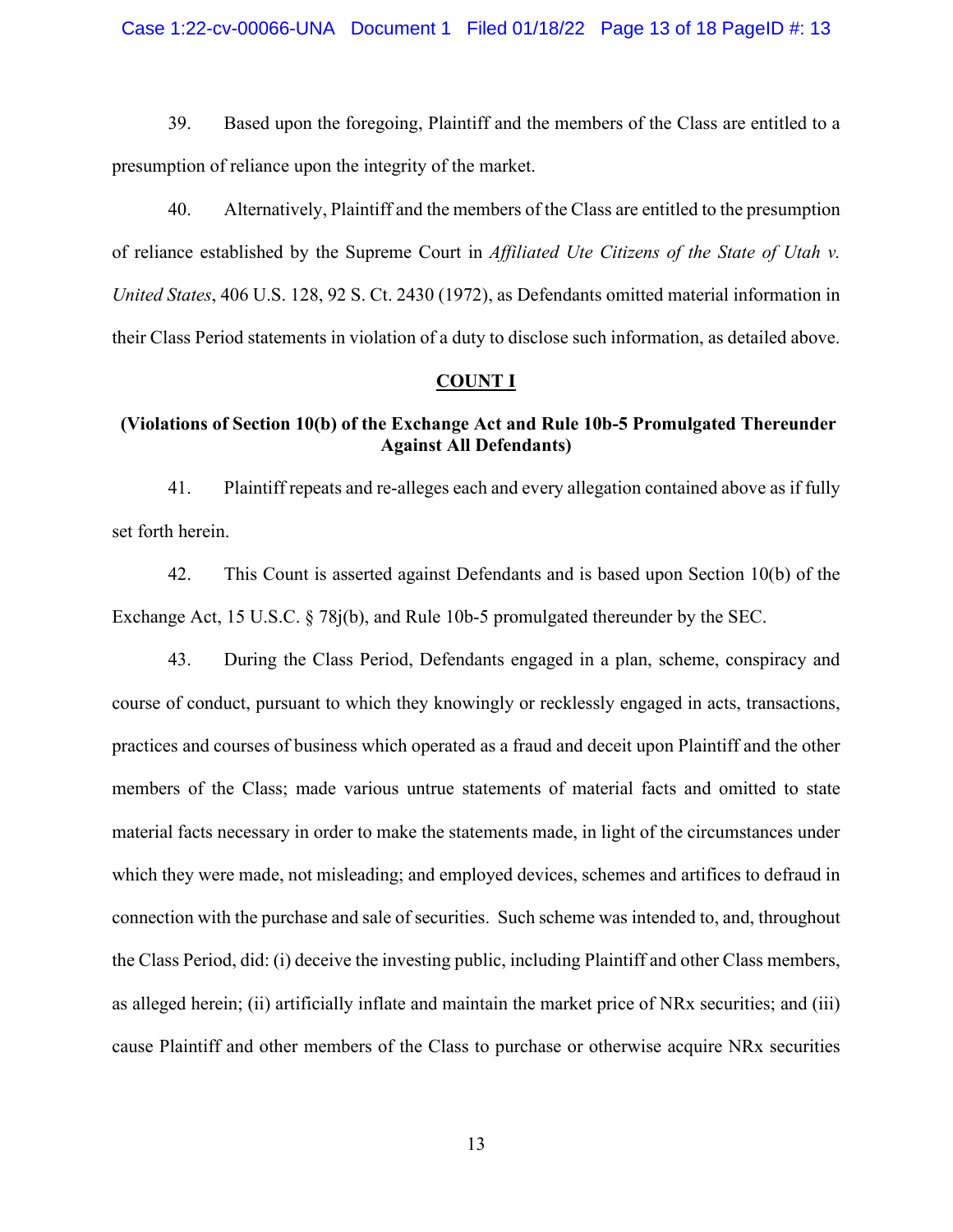#### Case 1:22-cv-00066-UNA Document 1 Filed 01/18/22 Page 14 of 18 PageID #: 14

and options at artificially inflated prices. In furtherance of this unlawful scheme, plan and course of conduct, Defendants, and each of them, took the actions set forth herein.

44. Pursuant to the above plan, scheme, conspiracy and course of conduct, each of the Defendants participated directly or indirectly in the preparation and/or issuance of the quarterly and annual reports, SEC filings, press releases and other statements and documents described above, including statements made to securities analysts and the media that were designed to influence the market for NRx securities. Such reports, filings, releases and statements were materially false and misleading in that they failed to disclose material adverse information and misrepresented the truth about NRx's finances and business prospects.

45. By virtue of their positions at NRx, Defendants had actual knowledge of the materially false and misleading statements and material omissions alleged herein and intended thereby to deceive Plaintiff and the other members of the Class, or, in the alternative, Defendants acted with reckless disregard for the truth in that they failed or refused to ascertain and disclose such facts as would reveal the materially false and misleading nature of the statements made, although such facts were readily available to Defendants. Said acts and omissions of Defendants were committed willfully or with reckless disregard for the truth. In addition, each Defendant knew or recklessly disregarded that material facts were being misrepresented or omitted as described above.

46. Information showing that Defendants acted knowingly or with reckless disregard for the truth is peculiarly within Defendants' knowledge and control. As the senior managers and/or directors of NRx, the Individual Defendants had knowledge of the details of NRx's internal affairs.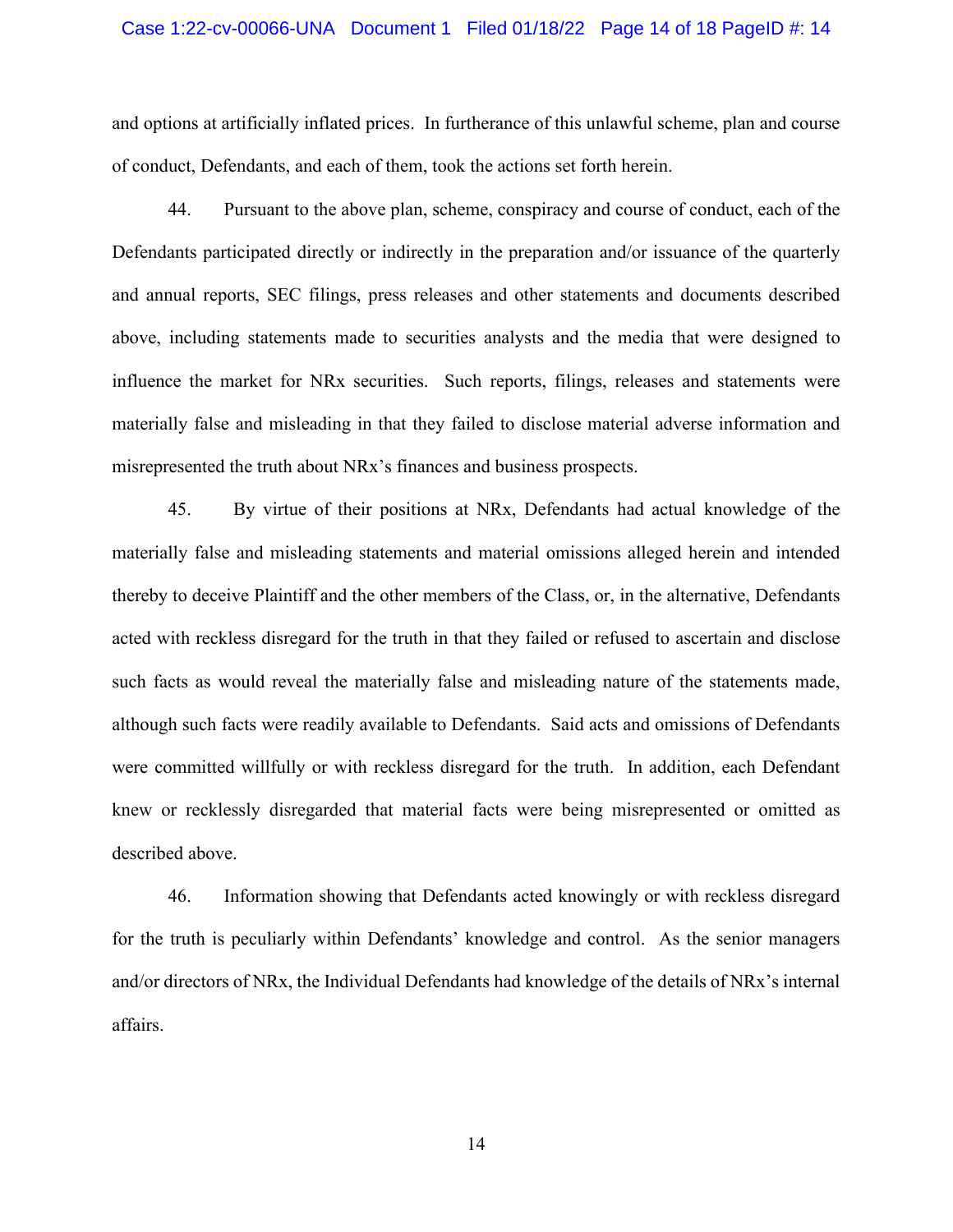#### Case 1:22-cv-00066-UNA Document 1 Filed 01/18/22 Page 15 of 18 PageID #: 15

47. The Individual Defendants are liable both directly and indirectly for the wrongs complained of herein. Because of their positions of control and authority, the Individual Defendants were able to and did, directly or indirectly, control the content of the statements of NRx. As officers and/or directors of a publicly-held company, the Individual Defendants had a duty to disseminate timely, accurate, and truthful information with respect to NRx's businesses, operations, future financial condition and future prospects. As a result of the dissemination of the aforementioned false and misleading reports, releases and public statements, the market price of NRx securities was artificially inflated throughout the Class Period. In ignorance of the adverse facts concerning NRx's business and financial condition which were concealed by Defendants, Plaintiff and the other members of the Class purchased or otherwise acquired NRx securities at artificially inflated prices and relied upon the price of the securities, the integrity of the market for the securities and/or upon statements disseminated by Defendants, and were damaged thereby.

48. During the Class Period, NRx securities were traded on an active and efficient market. Plaintiff and the other members of the Class, relying on the materially false and misleading statements described herein, which the Defendants made, issued or caused to be disseminated, or relying upon the integrity of the market, purchased or otherwise acquired shares of NRx securities at prices artificially inflated by Defendants' wrongful conduct. Had Plaintiff and the other members of the Class known the truth, they would not have purchased or otherwise acquired said securities, or would not have purchased or otherwise acquired them at the inflated prices that were paid. At the time of the purchases and/or acquisitions by Plaintiff and the Class, the true value of NRx securities was substantially lower than the prices paid by Plaintiff and the other members of the Class. The market price of NRx securities declined sharply upon public disclosure of the facts alleged herein to the injury of Plaintiff and Class members.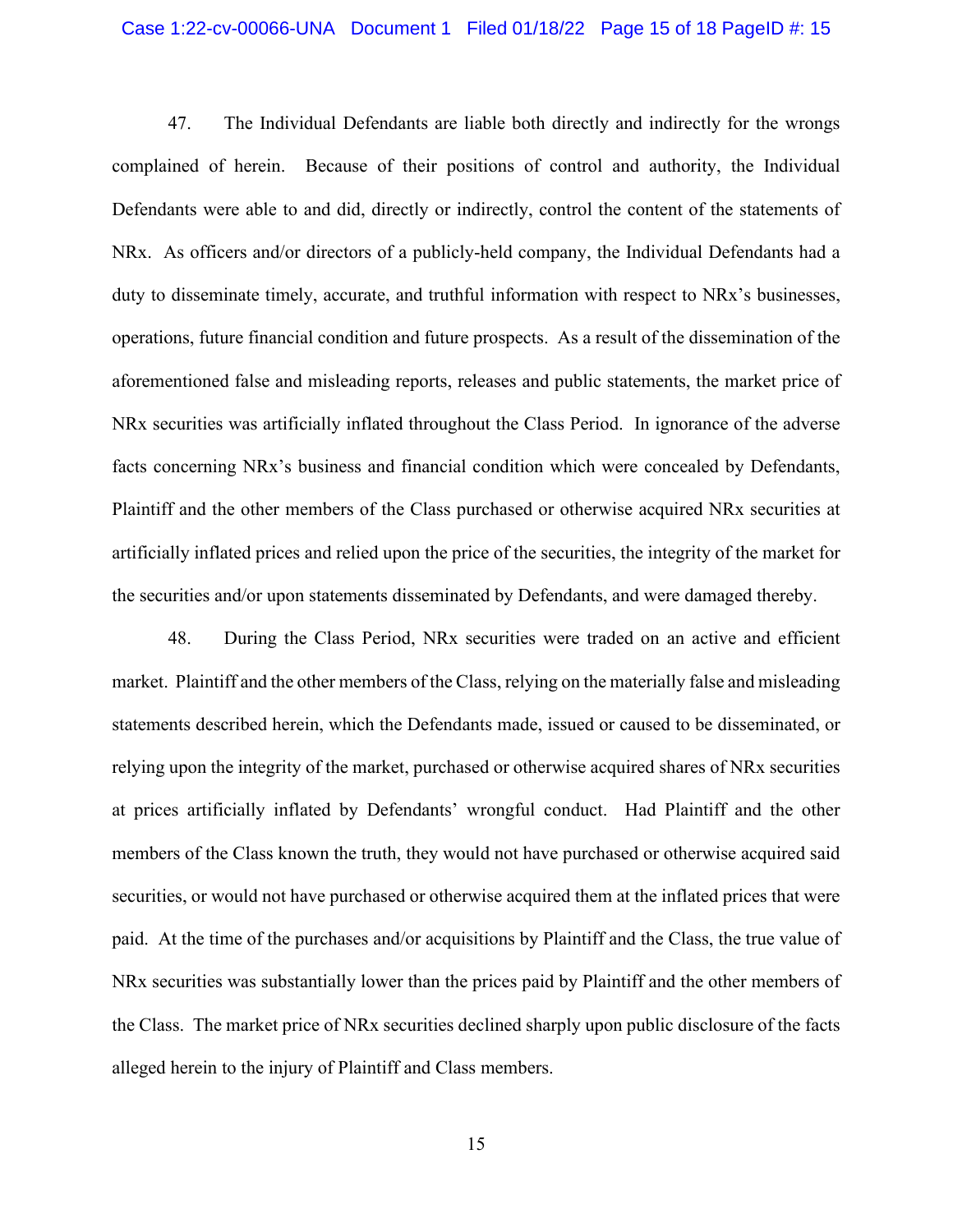#### Case 1:22-cv-00066-UNA Document 1 Filed 01/18/22 Page 16 of 18 PageID #: 16

49. By reason of the conduct alleged herein, Defendants knowingly or recklessly, directly or indirectly, have violated Section 10(b) of the Exchange Act and Rule 10b-5 promulgated thereunder.

50. As a direct and proximate result of Defendants' wrongful conduct, Plaintiff and the other members of the Class suffered damages in connection with their respective purchases, acquisitions and sales of the Company's securities during the Class Period, upon the disclosure that the Company had been disseminating misrepresented financial statements to the investing public.

#### **COUNT II**

#### **(Violations of Section 20(a) of the Exchange Act Against the Individual Defendants)**

51. Plaintiff repeats and re-alleges each and every allegation contained in the foregoing paragraphs as if fully set forth herein.

52. During the Class Period, the Individual Defendants participated in the operation and management of NRx, and conducted and participated, directly and indirectly, in the conduct of NRx's business affairs. Because of their senior positions, they knew the adverse non-public information about NRx's misstatement of income and expenses and false financial statements.

53. As officers and/or directors of a publicly owned company, the Individual Defendants had a duty to disseminate accurate and truthful information with respect to NRx's financial condition and results of operations, and to correct promptly any public statements issued by NRx which had become materially false or misleading.

54. Because of their positions of control and authority as senior officers, the Individual Defendants were able to, and did, control the contents of the various reports, press releases and public filings which NRx disseminated in the marketplace during the Class Period concerning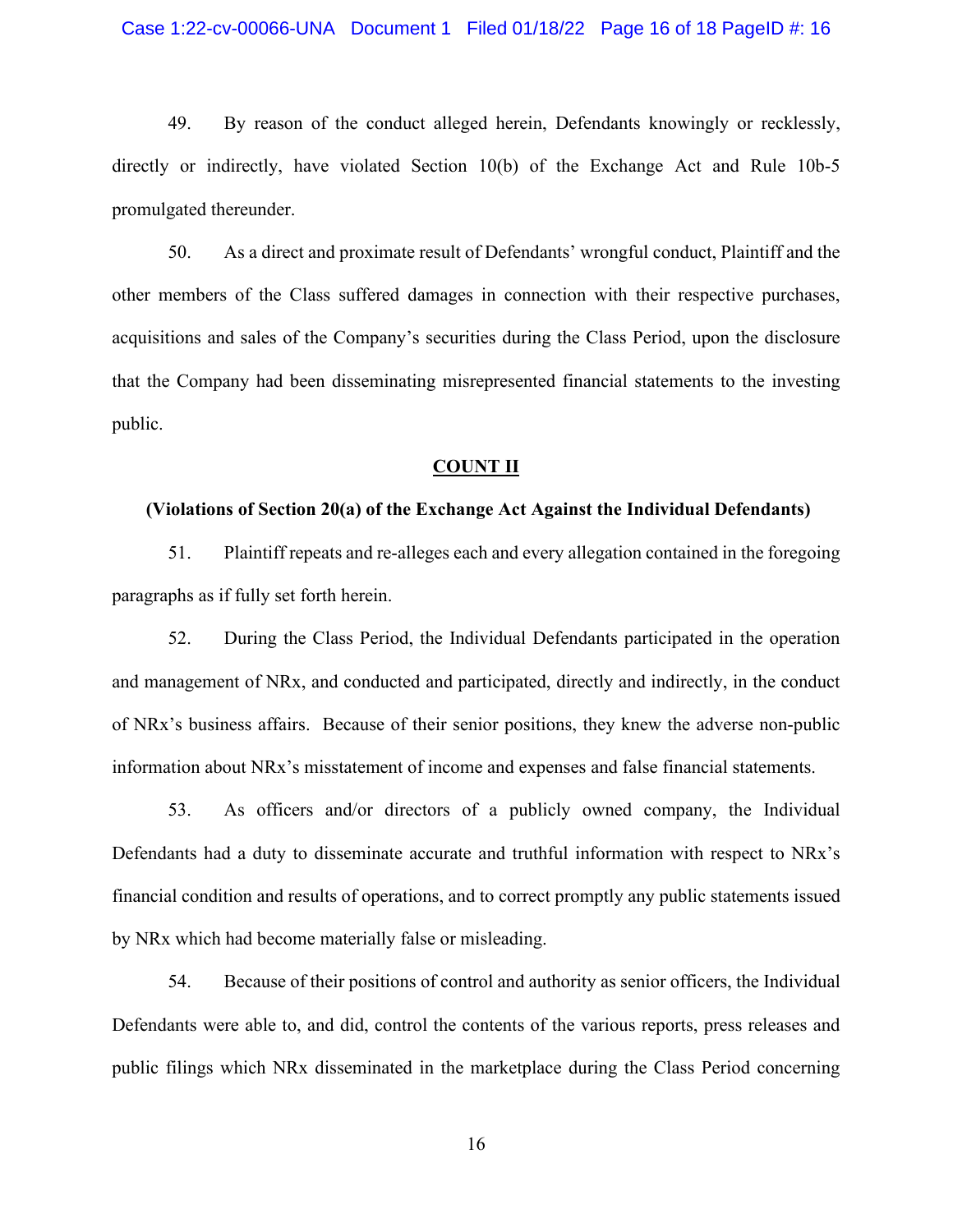#### Case 1:22-cv-00066-UNA Document 1 Filed 01/18/22 Page 17 of 18 PageID #: 17

NRx's results of operations. Throughout the Class Period, the Individual Defendants exercised their power and authority to cause NRx to engage in the wrongful acts complained of herein. The Individual Defendants, therefore, were "controlling persons" of NRx within the meaning of Section 20(a) of the Exchange Act. In this capacity, they participated in the unlawful conduct alleged which artificially inflated the market price of NRx securities.

55. Each of the Individual Defendants, therefore, acted as a controlling person of NRx. By reason of their senior management positions and/or being directors of NRx, each of the Individual Defendants had the power to direct the actions of, and exercised the same to cause, NRx to engage in the unlawful acts and conduct complained of herein. Each of the Individual Defendants exercised control over the general operations of NRx and possessed the power to control the specific activities which comprise the primary violations about which Plaintiff and the other members of the Class complain.

56. By reason of the above conduct, the Individual Defendants are liable pursuant to Section 20(a) of the Exchange Act for the violations committed by NRx.

#### **PRAYER FOR RELIEF**

**WHEREFORE**, Plaintiff demands judgment against Defendants as follows:

A. Determining that the instant action may be maintained as a class action under Rule 23 of the Federal Rules of Civil Procedure, and certifying Plaintiff as the Class representative;

B. Requiring Defendants to pay damages sustained by Plaintiff and the Class by reason of the acts and transactions alleged herein;

C. Awarding Plaintiff and the other members of the Class prejudgment and postjudgment interest, as well as their reasonable attorneys' fees, expert fees and other costs; and

D. Awarding such other and further relief as this Court may deem just and proper.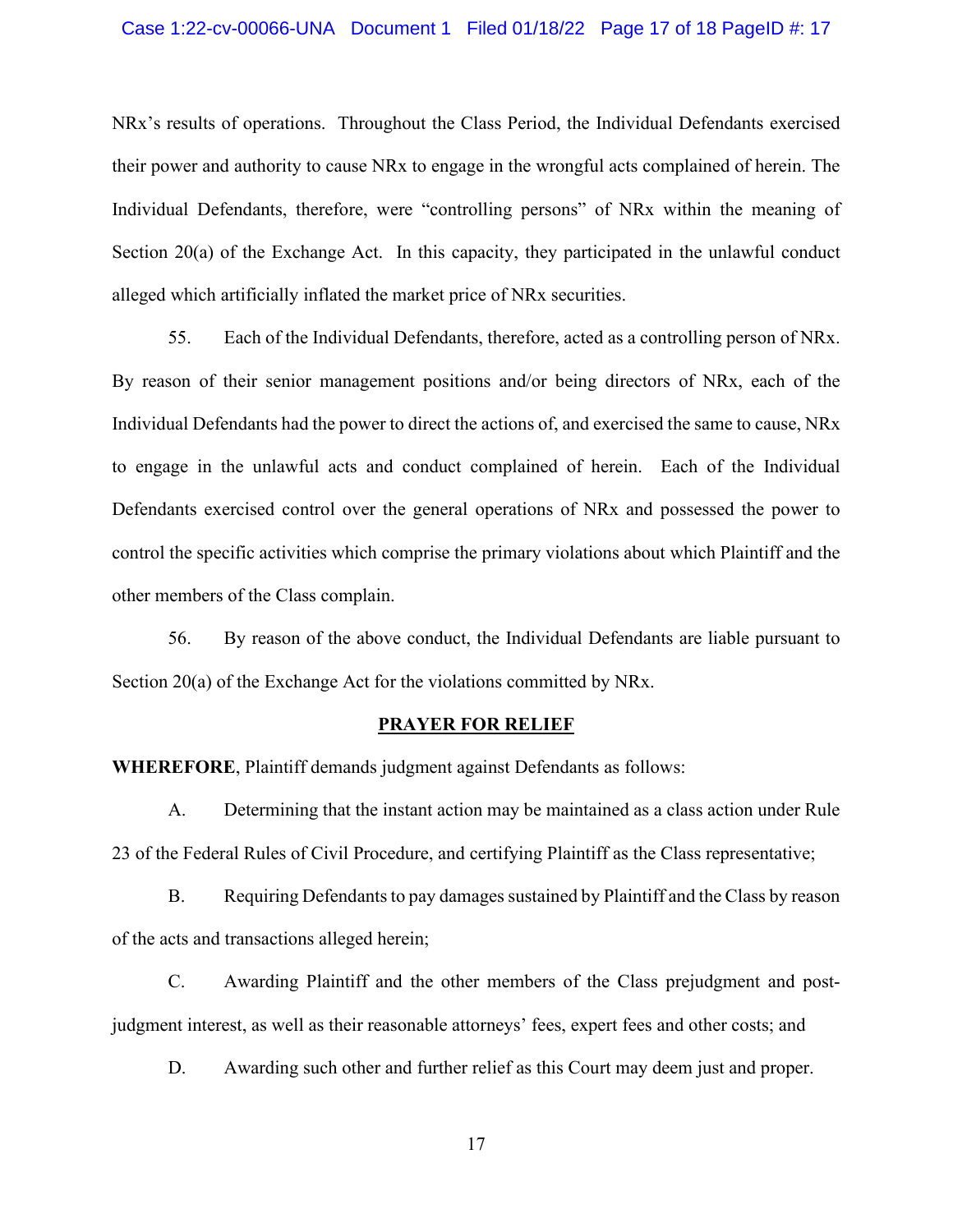#### **DEMAND FOR TRIAL BY JURY**

Plaintiff hereby demands a trial by jury.

Dated: January 18, 2022 Respectfully submitted,

### **BIELLI & KLAUDER, LLC**

## */s/Ryan M. Ernst*

Ryan M. Ernst, Esq. (No. 4788) 1204 N. King Street Wilmington, DE 19801 Main: (302) 803-4600 Direct: (302) 321-5411 rernst@bk-legal.com

# **POMERANTZ LLP**

Jeremy A. Lieberman (*pro hac vice* application forthcoming) J. Alexander Hood II (*pro hac vice* application forthcoming) Thomas H. Przybylowski (*pro hac vice* application forthcoming) 600 Third Avenue New York, New York 10016 Telephone: (212) 661-1100 Facsimile: (212) 661-8665 jalieberman@pomlaw.com ahood@pomlaw.com tprzybylowski@pomlaw.com

*Attorneys for Plaintiff*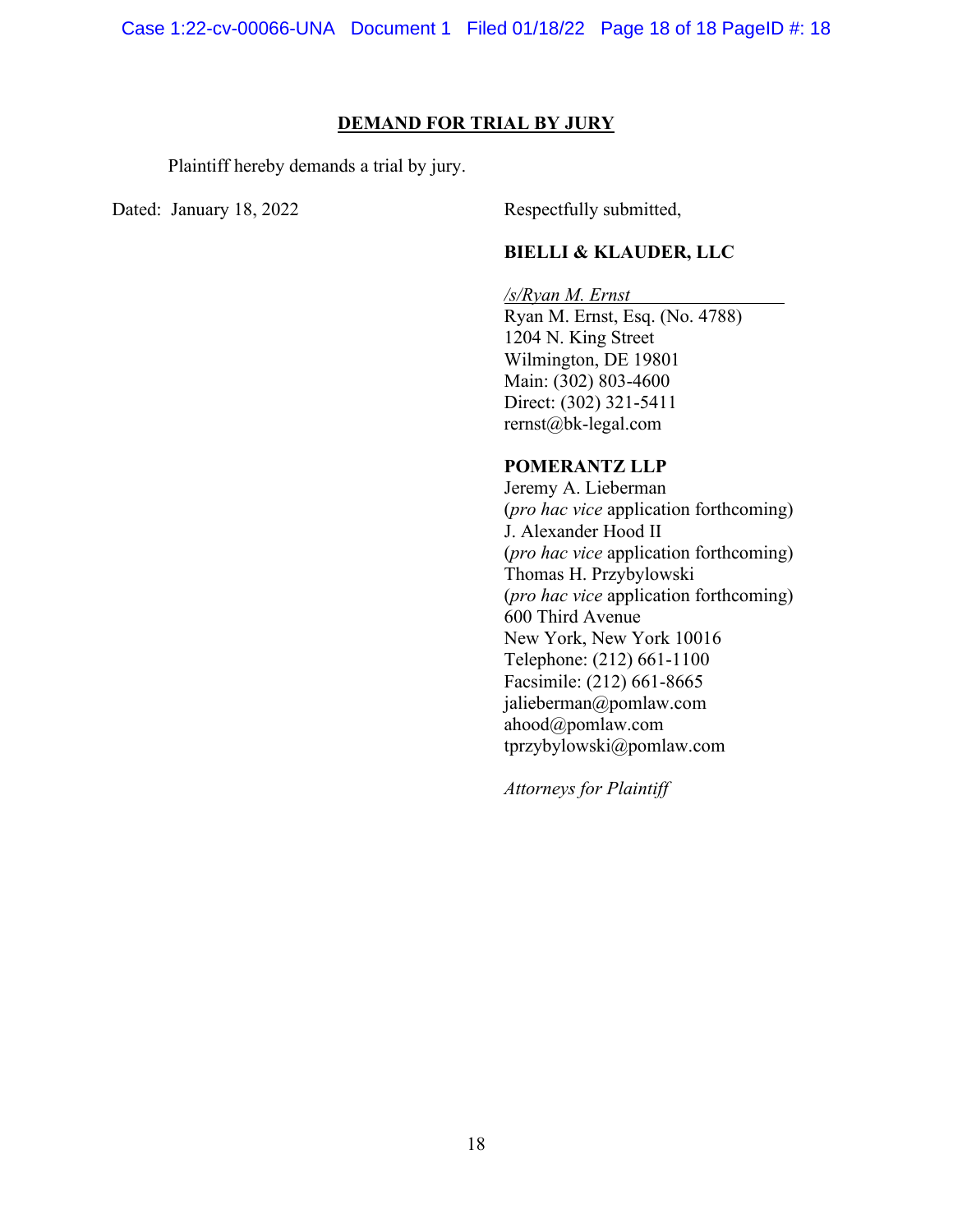#### **NRx Pharmaceuticals, Inc. (NRXP; NRXPW) Cristian Dal Bosco**

# **List of Purchases and Sales**

| <b>Transaction</b> |             |           | Number of          | <b>Price Per</b>  |
|--------------------|-------------|-----------|--------------------|-------------------|
| T <sub>VP</sub>    | Securitv    | Date      | <b>Shares/Unit</b> | <b>Share/Unit</b> |
|                    |             |           |                    |                   |
| Purchase           | <b>NRXP</b> | 10/7/2021 | 1,270              | \$7.8890          |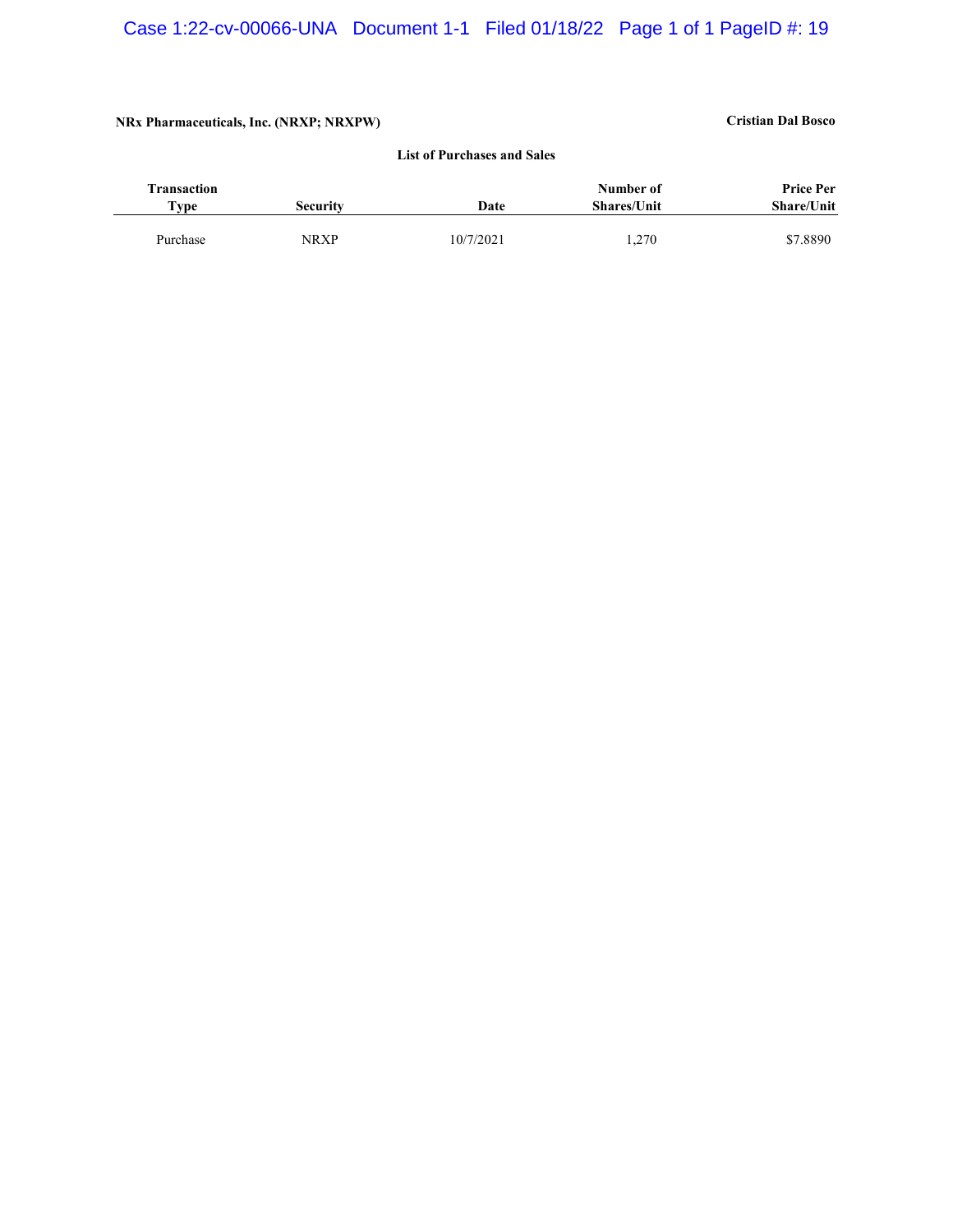# CERTIFICATION PURSUANT TO FEDERAL SECURITIES LAWS

I, CRISTIAN DAL BOSCO, make this declaration pursuant to Section 27(a)(2)  $\mathbf{1}$ . of the Securities Act of <sup>1933</sup> ("Securities Act") and/or Section 21D(a)(2) of the Securities Exchange Act of <sup>1934</sup> ("Exchange Act") as amended by the Private Securities Litigation Reform Act of 1995.

2. <sup>I</sup> have reviewed <sup>a</sup> Complaint against NRx Pharmaceuticals, Inc. ("NRx" or the "Company") and authorize the filing of <sup>a</sup> comparable complaint on my behalf.

3. I did not purchase or acquire NRx securities at the direction of plaintiffs' counsel or in order to participate in any private action arising under the Securities Act or Exchange Act.

4. I am willing to serve as <sup>a</sup> representative party on behalfof <sup>a</sup> Class of investors who purchased or otherwise acquired NRx securities during the class period, including providing testimony at deposition and trial, if necessary. <sup>I</sup> understand that the Court has the authority to select the most adequate lead plaintiff in this action.

5. The attached sheet lists all of my transactions in NRx securities during the Class Period as specified in the Complaint.

6. During the three-year period preceding the date on which this Certification is signed, I have not served or sought to serve as <sup>a</sup> representative party on behalf of <sup>a</sup> class under the federal securities laws.

7. I agree not to accept any payment for serving as <sup>a</sup> representative party on behalf of the class as set forth in the Complaint, beyond my pro rata share of any recovery, except such reasonable costs and expenses directly relating to the representation of the class as ordered or approved by the Court.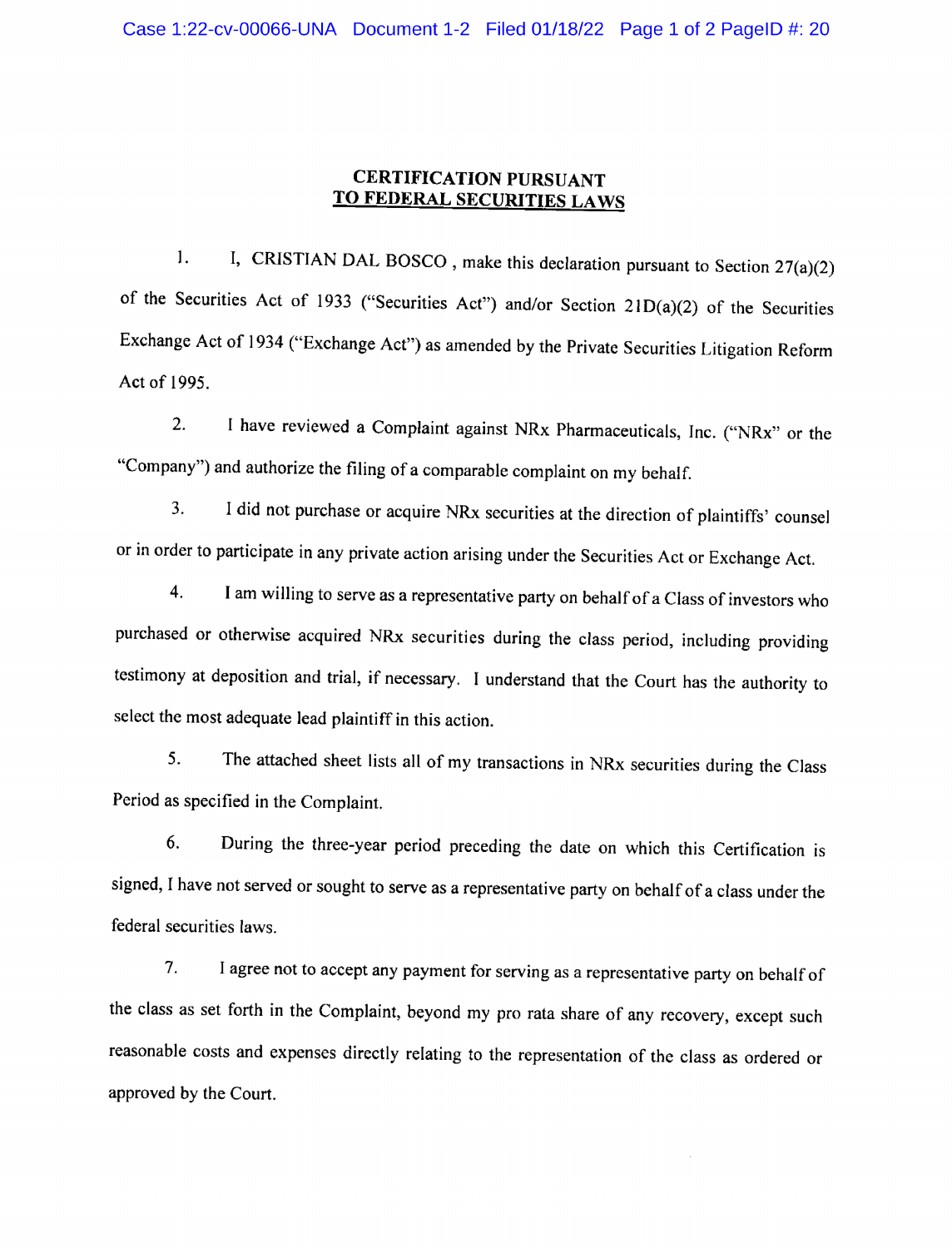8. I declare under penalty of perjury under the laws of the United States of America that the foregoing is true and correct.

Executed \_DECEMBER 6TH, 2021 (Date)  $\mathbb{Z}$ (Signature)

CRISTIAN DAL BOSCO (Type or Print Name)